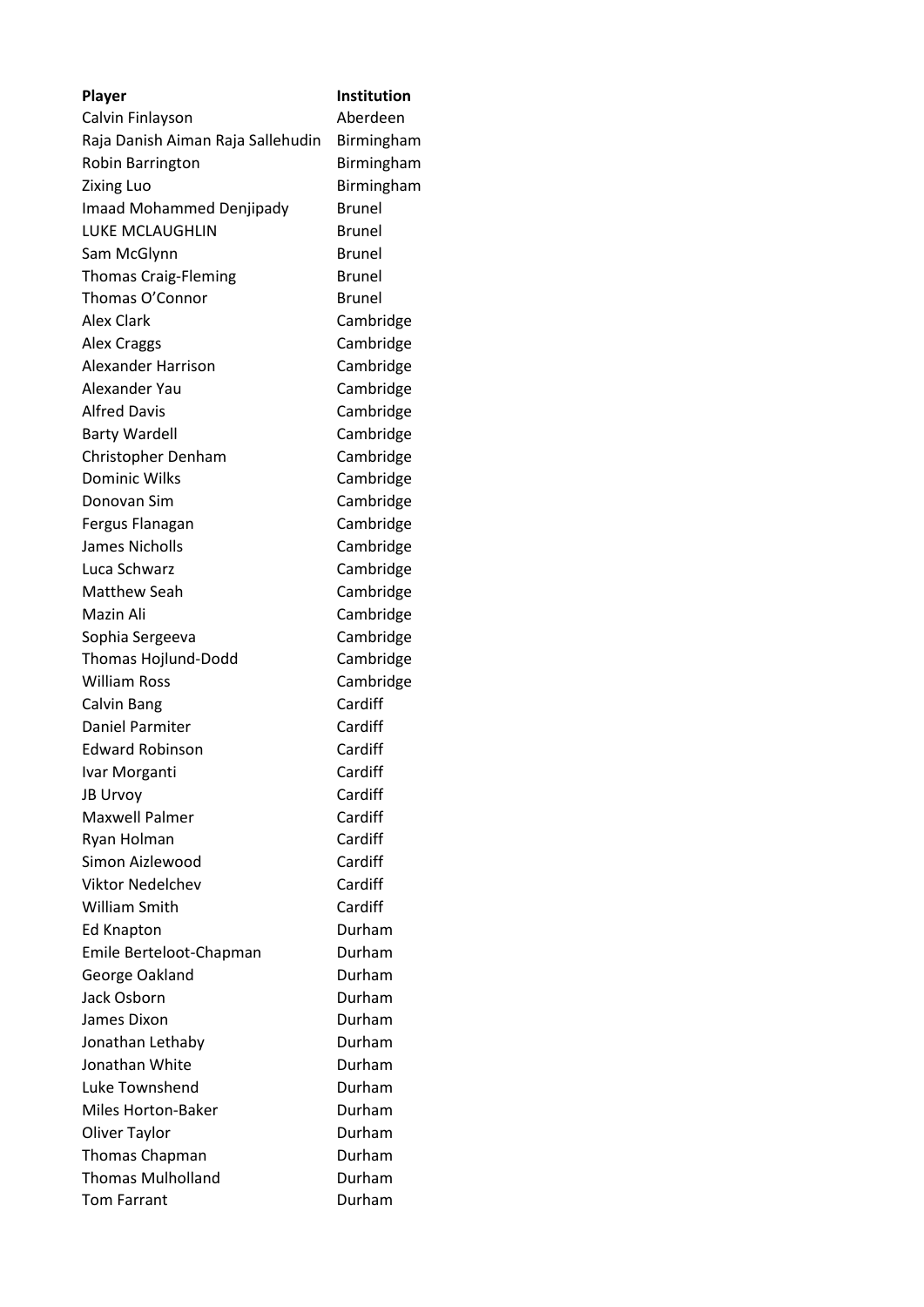Tom Millin **Durham** Walter Kingsley-Filshie **Durham** William Lloyd **Durham** Fraser McPhie **Edinburgh** Jerry Li Edinburgh Alex Seymour **Exeter** Ben Hebblethwaite **Exeter** Finn Hallworth Exeter Henry Waldern **Exeter** Josh Tinkler Exeter Noah Lewington Exeter Tom De La Cour **Exeter** Daniel Gutteridge **Heriot-Watt** Bastien Baluyot **Imperial** Douglas Lau **Imperial** Edward Harriss **Imperial** Inkyu Kwon **Imperial** Jake Mossom **Imperial** Lawrence Castle **Imperial** Lucas Parkins **Imperial** Michael Tolley **Imperial** Om Singh **Imperial** Percy Scott Imperial Shangran Peng Imperial Shi Cong Imperial Wesley Hsu **Imperial** Yichen Xing **Imperial** Christoph Bergs King's College Sankeith Kirubakaran King's College Victor Ma **King's College** Ziyi Zhou **King's College** Matt Nixon-Welsby King's College Thomas Keay Lancaster Alex Jackson Leeds Alistair Scott **Leeds** Aohan Wu Leeds Barry Zhang **Leeds** Christopher Ishak Leeds Daehong Kim Leeds Tom Randell **Leeds** Wang Hong Wong Leeds Zhuofan Tang Leeds Miles rennie Leeds Alan Bain Oxford Brookes Lloyd Collins-page Portsmouth Macaulay McInally **Robert Gordon** Cory Flanagan Southampton Daniel Lumley-Wood Southampton Ed Atkins Southampton Ethan Young Southampton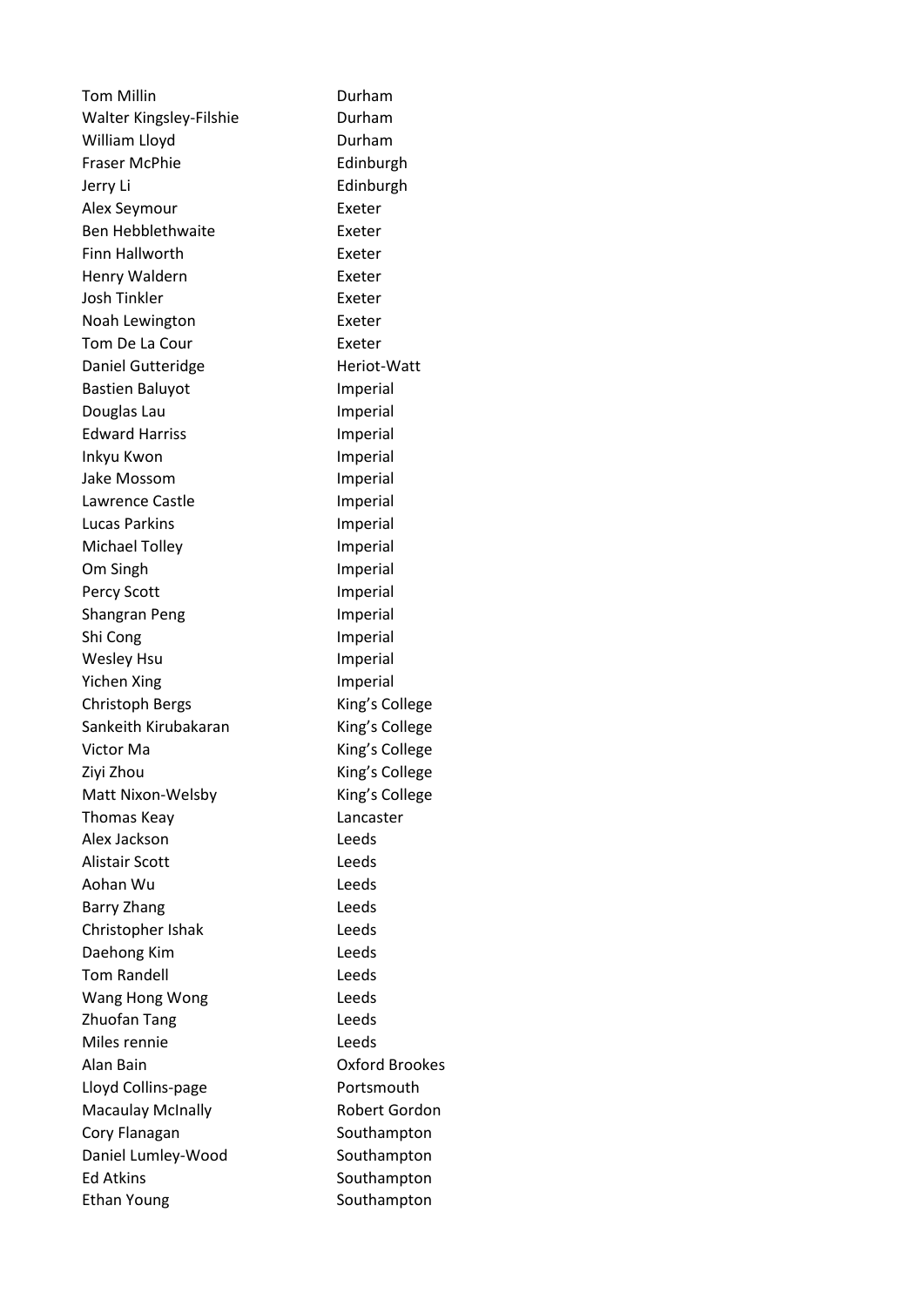Jack Raynor **Southampton** Kacper Wlodarczyk Southampton Luka Vignjevic **Southampton** Sacha W Southampton Thomas Mitchelmore **Southampton** Cameron Newby St Andrews Nadim Searight St Andrews Adam Hine Surrey Charlie Brewin Surrey Dan Hulkes Surrey Faraz Ahmad Surrey Sam Messenger Surrey Vibhor Jain Surrey Charlie Dart UCL Matthew Manton **Internal Control** UCLan Alexander Woodsford Warwick Sam Fry Warwick

## Player (womens) **Institution**

Emma Bruce-Gardyne Aberdeen T Ahopelto Aberdeen Ariana Alva **Birmingham** Ceren Tasman Birmingham Lucy Sherrington Birmingham Evangeline Beech Bournemouth Graihagh Guille **Brighton** Sunja Winter **Brunel** Simran Jain Brunel Maddie Emms Cambridge Alice Good Cambridge Katherine Fleck Cambridge Odiri Eneje **Cambridge** Amy Xu Cambridge Iris Soares Cambridge Ellena Anda Cardiff Holly Lewis Cardiff Meredith Potter Cardiff Lizze Gould Cardiff Zoe Carver Cardiff Christina Cuming **Durham** ZhiRui Carina Lim **Durham** Amy Wroblewski **Durham** Gabriella MacConnol **Durham** Molly Hill **Durham** Sophia Postins **Durham** Stacey Josling **Durham** Wenyan Hu **Durham** Amanda Puchalla **Edinburgh** Freya Game **Edinburgh** Lauren Hastie **Edinburgh**